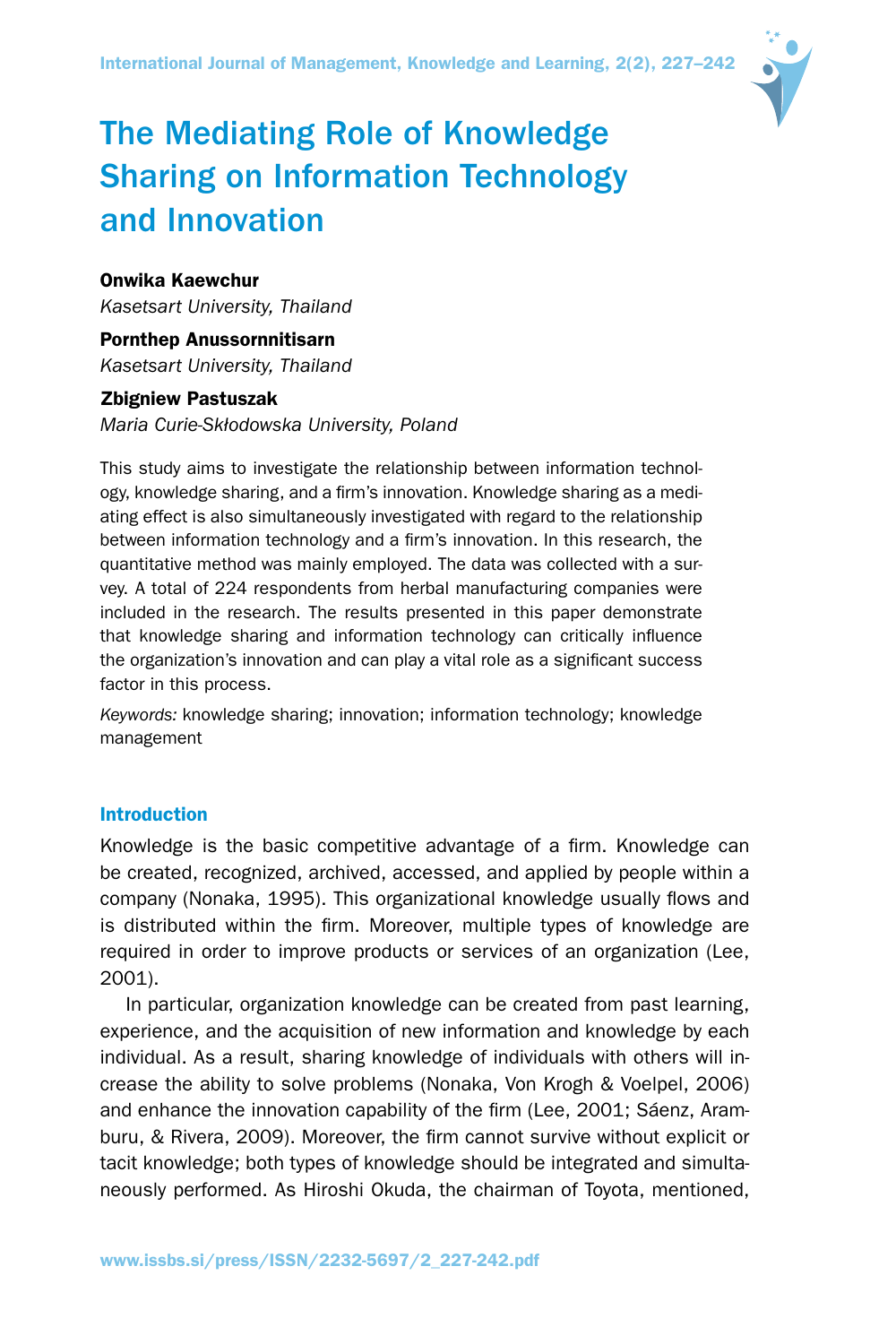'The strength of Japanese manufacturing industries is in the technology (based on) tacit knowledge. With the progress in Information Technology (IT), tacit knowledge is converted into explicit knowledge. Still, we need tacit knowledge. To build a car, we have to educate people.' This statement also indicates the need for IT to support the organizational knowledge creation process within a firm, as information technology is a supporting factor of the organizational structure and enhances organizational performance.

In this research, we focused on the herbal industry, since Thailand is rich in a variety of herbs, as can be seen from the increasing number of new herbal products entering the market, and the increasing trend of herbal consumption. The herbal industry in Thailand has shown rapid growth and is becoming popular. According to the report of the Ministry of Industry, Thailand, the number of herbal manufacturers has increased by approximately 23 percent between 2004 and 2012. The creation of innovative products is an important part of the herbal industry. The main focus of the herbal industry is to reduce time-to-market, as well as launch unique products. Moreover, the herbal industry has unique characteristics such as high cost of R&D investment in developing products, and a highly regulatory environment.

Currently, most herbal manufacturers develop product formulations by themselves and keep them as a trade secret; so, in regards to the organization knowledge, the knowledge and experience of personnel is of highest value to the firm. In addition, almost all herb products in Thailand have been developed by incremental innovation.

The organizational aspect, which may be able to support increasing innovation performance, is knowledge sharing amongst individuals within the company. Knowledge sharing can bring a lot of benefits to the firm, such as faster creation of new innovative products or services. Therefore, the purpose of this research aims to:

- investigate the relationship among knowledge sharing, information technology, and innovation,
- identify the mediating effect of knowledge sharing on these relationships.

The next sections of this paper are organized as follows: the second section describes the relevant literature review; the third section develops the research model and launches the hypotheses for testing; the fourth section presents the research methodology and data collection procedure; the fifth section reports the data analysis and results; and the last section discusses the results, presents the conclusion, the limitations of this study, and further research directions.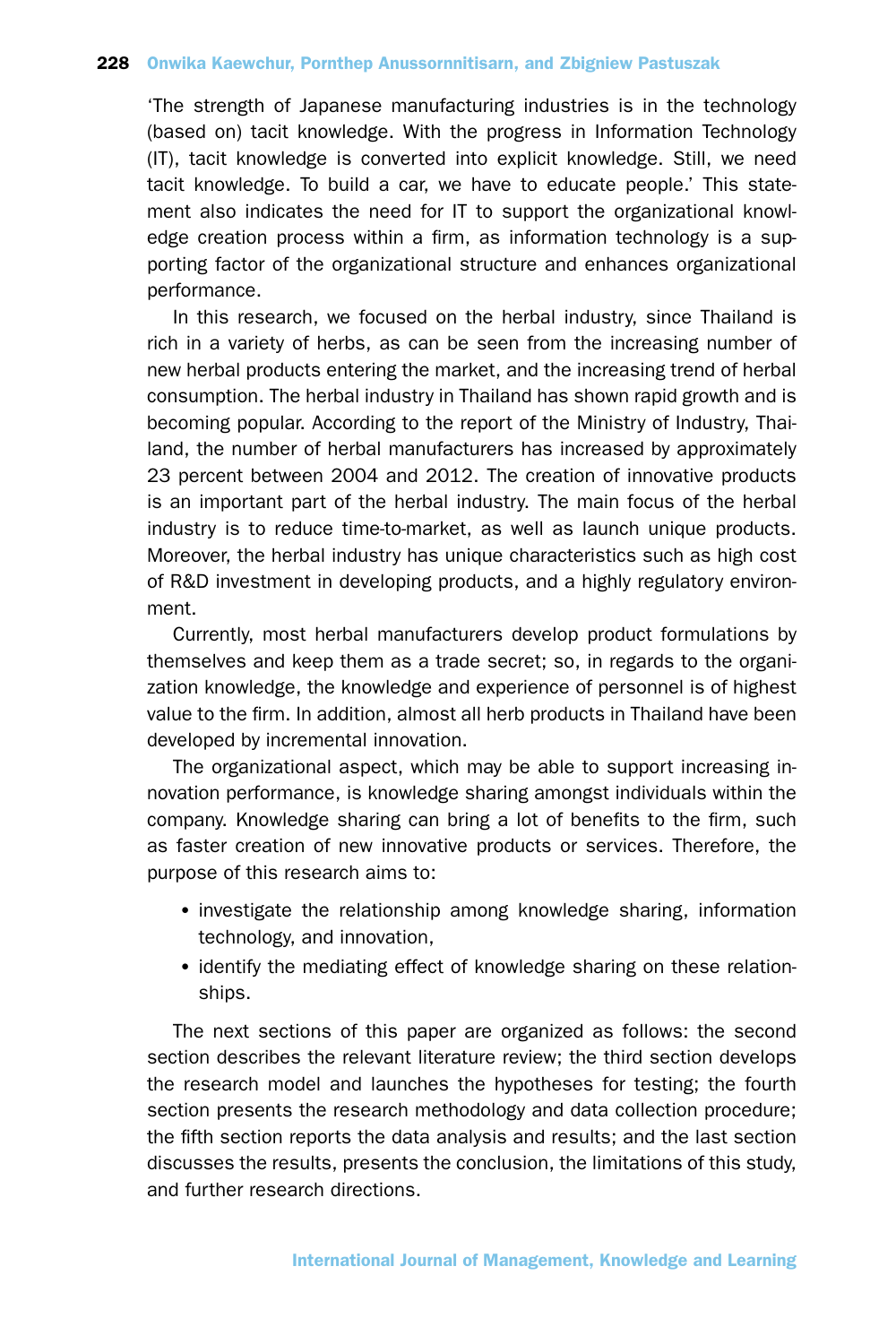# Literature Review

# *Knowledge Sharing*

In an era of competition, one of the most important intangible assets of an organization is knowledge rather than capital and labor. Nonaka et al. (2006) mentioned that knowledge is the key success factor of an organization. Organizations must adapt in order to gain the competitive advantage and survive in a fiercely competitive global economy.

Many earlier scholars defined knowledge in a variety of ways; however, there is no consensus about its characteristics (King, 2009). Two common types of knowledge in the field of knowledge management consist of explicit and tacit knowledge. Firstly, explicit knowledge refers to knowledge that can be easily articulated, expressed in words and numbers, and can be stored in repositories, communicated, and reproduced. Secondly, tacit knowledge refers to knowledge that is difficult to articulate, hard to transfer to others, and is based on experiences and commitments of people (Nonaka, 1994; Polanyi, 1966).

In order to gain and sustain a competitive advantage, managing the knowledge resource becomes an essential issue in the development of an organization (Davenport, De Long, & Beers, 1998). Organizational knowledge is usually accrued and distributed within an organization. Moreover, to improve products, services, or organizational performance, multiple knowledge sources are required. The integration of knowledge can be accrued based on the sharing of individual knowledge.

Knowledge sharing is defined as 'activities of transferring or disseminating knowledge from one person, group or organization to another' (Lee, 2001, p. 324). Moreover, knowledge sharing can benefit an organization if individuals are willing to share (Nonaka, 1995). One benefit of knowledge constitutes the direct effect on organizational performance, namely innovation. In other words, knowledge sharing is an ingredient of the innovation process. Moreover, it provides other benefits to the organization, such as increased intellectual capital, interchange between individual competitiveness and organizational competiveness, and reduced organizational costs of employees' knowledge gathering (Zhang, Li, & Shi, 2005).

# *Information Technology*

During the past decade, much literature in the field of information technology demonstrated the importance of information technology in the improvement of an organization's performance. Information technology is a supporting factor of an organization that increases organizational innovation and performance. Yang and Chen (2007) suggest four main factors on the organizational level, which have an effect on knowledge sharing. These consist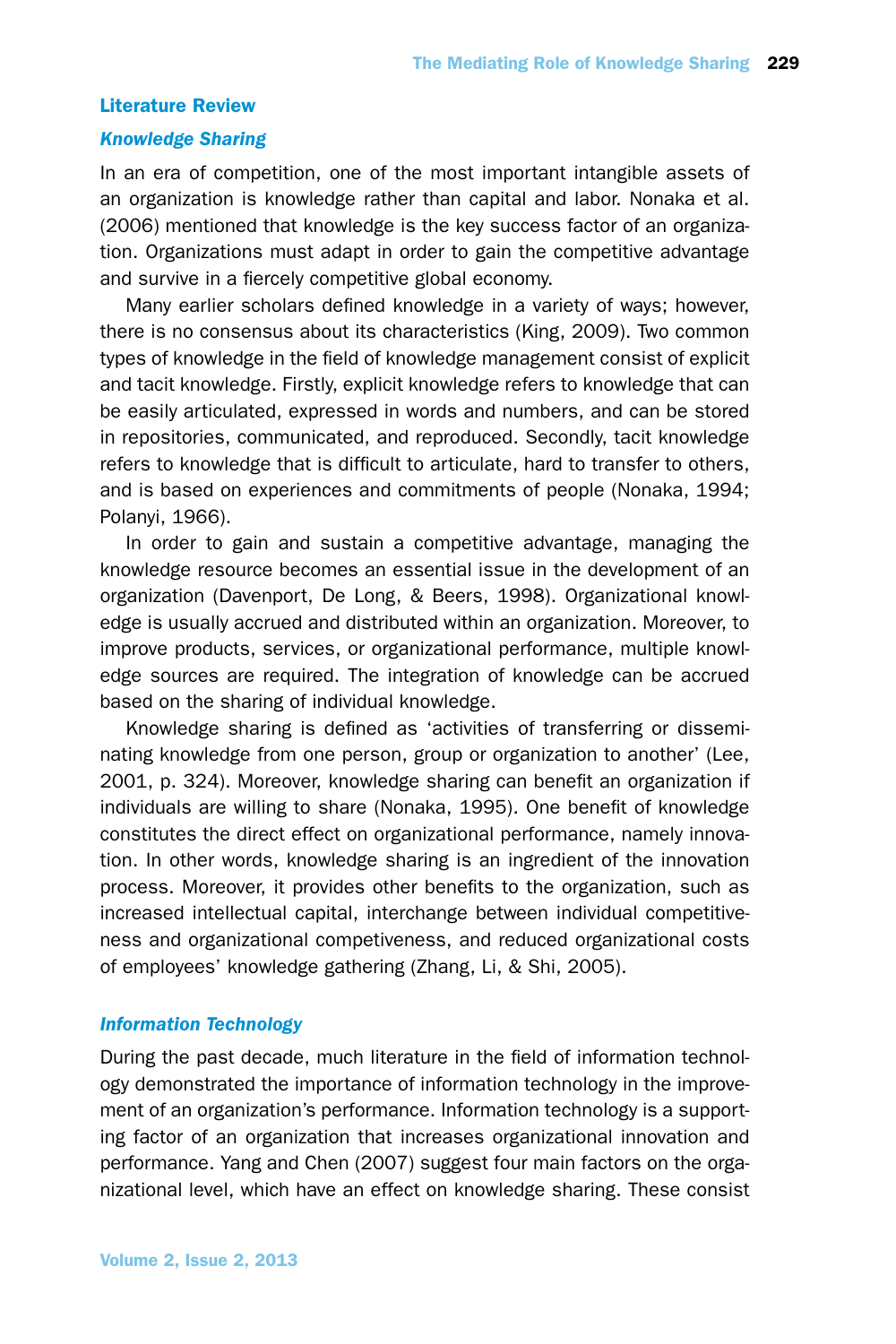of culture, structure, people, and technology. In regards to the technological aspects, they identified IT infrastructure as the most important factor, followed by IT know-how, and IT-support. In addition, Hsu (2006) suggested three approaches that are used to enhance employees' knowledge sharing within organizations: 1) technology-based approach 2) incentive-based approach and 3) organizational-based approach. A technology-based approach requires information technology to support individuals in sharing their knowledge within the organization.

Furthermore, there are two basic approaches to knowledge management for which IT can provide support: codification and personalization (Hansen, Nohria, & Tierney, 1999). In the case of the codification approach, explicit and structured knowledge is codified and stored in knowledge bases. The main role of IT is to help people to share knowledge through common storage so as to achieve economic reuse of knowledge, e.g. IT tools are electronic knowledge repositories. In the case of the personalization approach tacit and unstructured knowledge is shared largely through direct personal communication. The main role of IT is to help people locate each other and communicate so as to achieve complex knowledge transfer, e.g. IT tools are knowledge expert directories and video conferencing tools. Both are fundamental for the understanding of the role of information technology in knowledge management.

### *Innovation*

Innovation can be defined as simply the introduction of something new (Davenport, 1993). A more extensive explanation can be found in the *Oslo Manual* (OECD, 2005), which identifies that 'innovation is the implementation of a new or significantly improved product (good or service), or process, a new marketing method, or a new organizational method in business practices, workplace organization, or external relations.' Most innovation definitions are focused on improvement within an organization in order to meet its business goals. Innovation can be categorized into various types. For instance, Tidd, Bessant, and Pavitt (2005) focused on the pathway to be examined when creating an innovation. Innovation is categorized in four types, which can be called the 4Ps of innovation. These consist of 1) Product innovation: changes in the things (products/services) that an organization offers; 2) Process innovation: changes in the ways in which they are created and delivered; 3) Position innovation: changes in the context in which the products/services are introduced; 4) Paradigm innovation: changes in the underlying mental models, which frame what the organization does. Moreover, the *Oslo Manual* (OECD, 2005) categorized innovation into four types – product innovation, process innovation, market innovation, and organization innovation.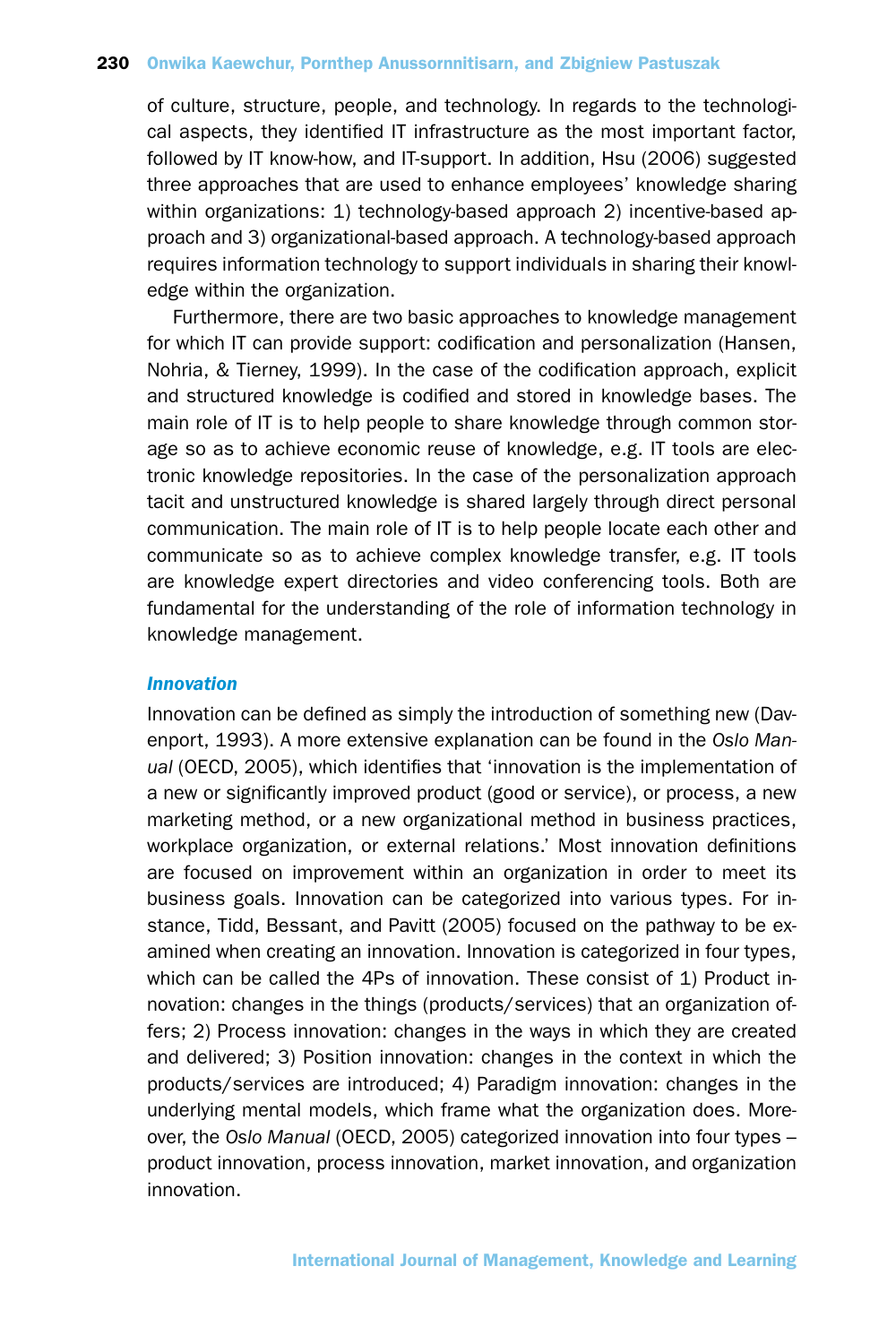# *Information Technology and Knowledge Sharing*

Information technology is an essential administrative support function and can increase the competitive advantage of the firm. Information technologies can not only improve a firm performance, but also support knowledge sharing among individuals within the firm. Ng, Lee, Foo, and Gan (2012) proposed a research model which postulates that knowledge management implementation can improve the technological innovation of firms. Ismail and Yusof (2010) investigated the influence of technological factors, which included information technology infrastructure, know-how, and tools on the knowledge sharing quality of government officers in Malaysia. The results showed that information technology know-how, such as IT training of employees, is the most important variable in increasing knowledge sharing quality, followed by infrastructure, and tools. Moreover, much literature argues that IT can support employee knowledge sharing. Aulawi, Sudirman, Suryadi, and Govindaraju (2008) described IT as an important factor that has a direct effect on the knowledge sharing behavior of employees. IT can also support the sharing behavior of the informal knowledge of employees (Davison, Ou, & Martinsons, 2013).

# *Information Technology and Innovation*

Huang, Li, and Chen (2009) stated that the level of a firm's innovation can be improved by information synergy and IT capability. Furthermore, an appropriate information technology system could improve the efficiency of knowledge management in an innovative organization (Norek, 2013). Moreover, Bartel, Ichniowski, and Shaw (2007) explained that investment in new information technology in a manufacturing firm will have a valuable effect, such as increasing productivity growth and product innovation performance. As a result, worker skills in IT should improve simultaneously.

## *Knowledge Sharing and Innovation*

Most early literature agreed that knowledge sharing has an influence on innovation. Wang and Wang (2012) pointed out that explicit and tacit knowledge sharing both have direct influence on a firm's innovation and performance. Explicit knowledge sharing has greater influence on innovation speed, while tacit knowledge has more influence on innovation quality. Furthermore, Saenz, Aramburu, and Blanco (2012) focused on the effect of knowledge sharing mechanism on innovation capability. The results indicated that personal-interaction based knowledge sharing initiatives were the most influential, while ICT-based knowledge sharing initiatives and knowledge sharing embedded in management processes were respectively significant. Moreover, Liao, Fei, and Chen (2007) argued that knowledge sharing plays an important role in developing a firm's innovation. In addition,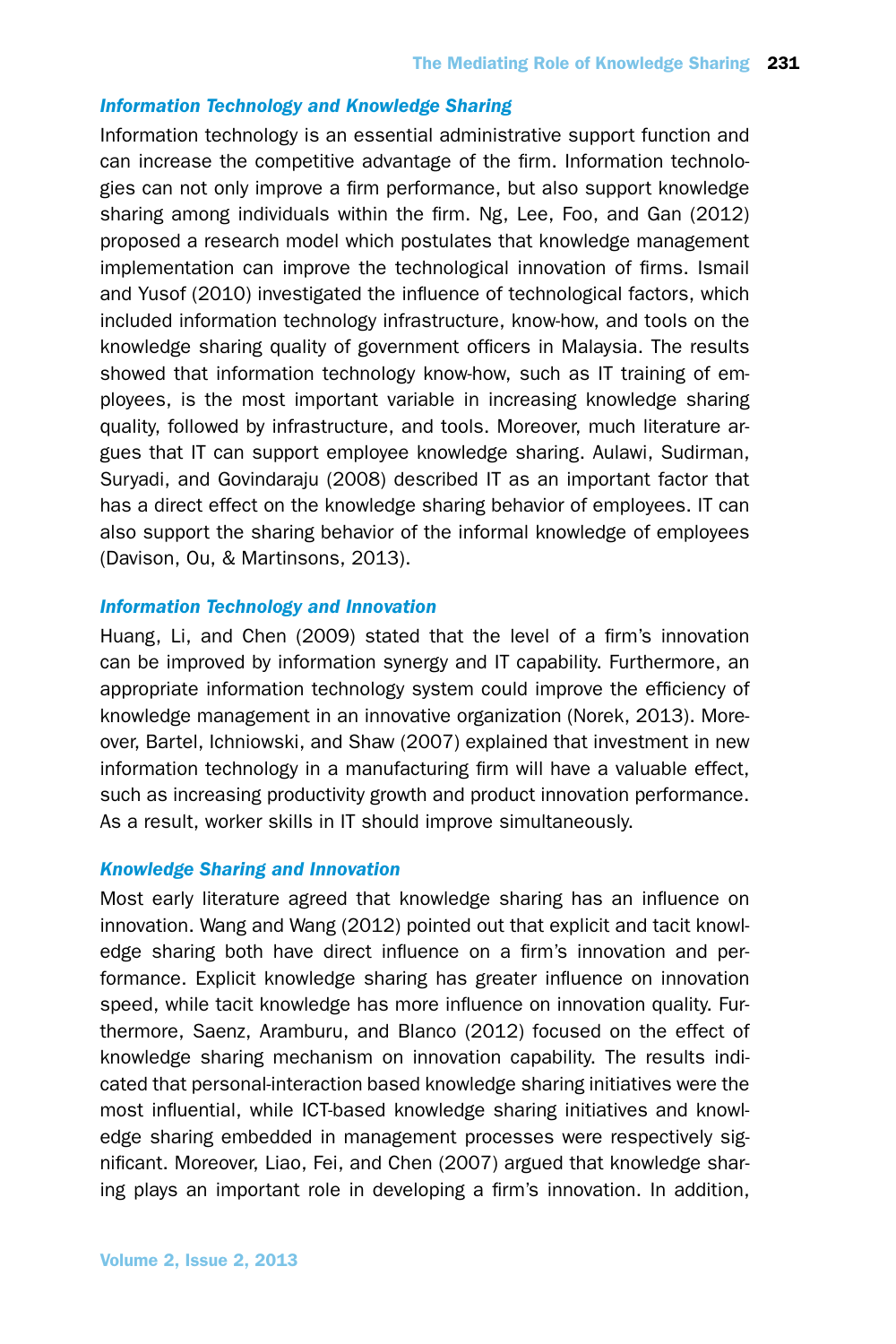

Figure 1 The Research Model

knowledge must be absorbed and then shared between employees with the purpose of increasing a firm's innovative capability, thus benefiting the company.

# The Research Model and Hypotheses

The research model was constructed following earlier relevant literature as shown in Figure 1. It shows the research model with all variables. It also illustrates the relationship between knowledge sharing, information technology, and innovation. Three research hypotheses of this study were generated in order to test the relationship among knowledge sharing, information technology, and innovation. Moreover, the mediating effect of knowledge sharing on the relationship between information technology and a firm's innovation was also tested in the final step.

To establish the mediating role of knowledge sharing, three hypotheses were proposed according to Baron and Kenny (1986, p. 1177):

First, the independent variable must affect the mediator in the first equation; second, the independent variable must affect the dependent variable in the second equation; and third, the mediator must affect the dependent variable in the third equation. If these conditions all hold in the predicted direction, then the effect of the independent variable on the dependent variable must be less in the third equation than in the second. Perfect mediation holds if the independent variable has no effect when the mediator is controlled.

The hypotheses were established following Baron and Kenny (1986) and earlier relevant literature:

- H1 *Information technology has a positive influence on employee knowledge sharing.*
- H2 *Information technology has a positive influence on a firm's innovation.*
- H3 *Knowledge sharing has a positive influence on a firm's innovation.*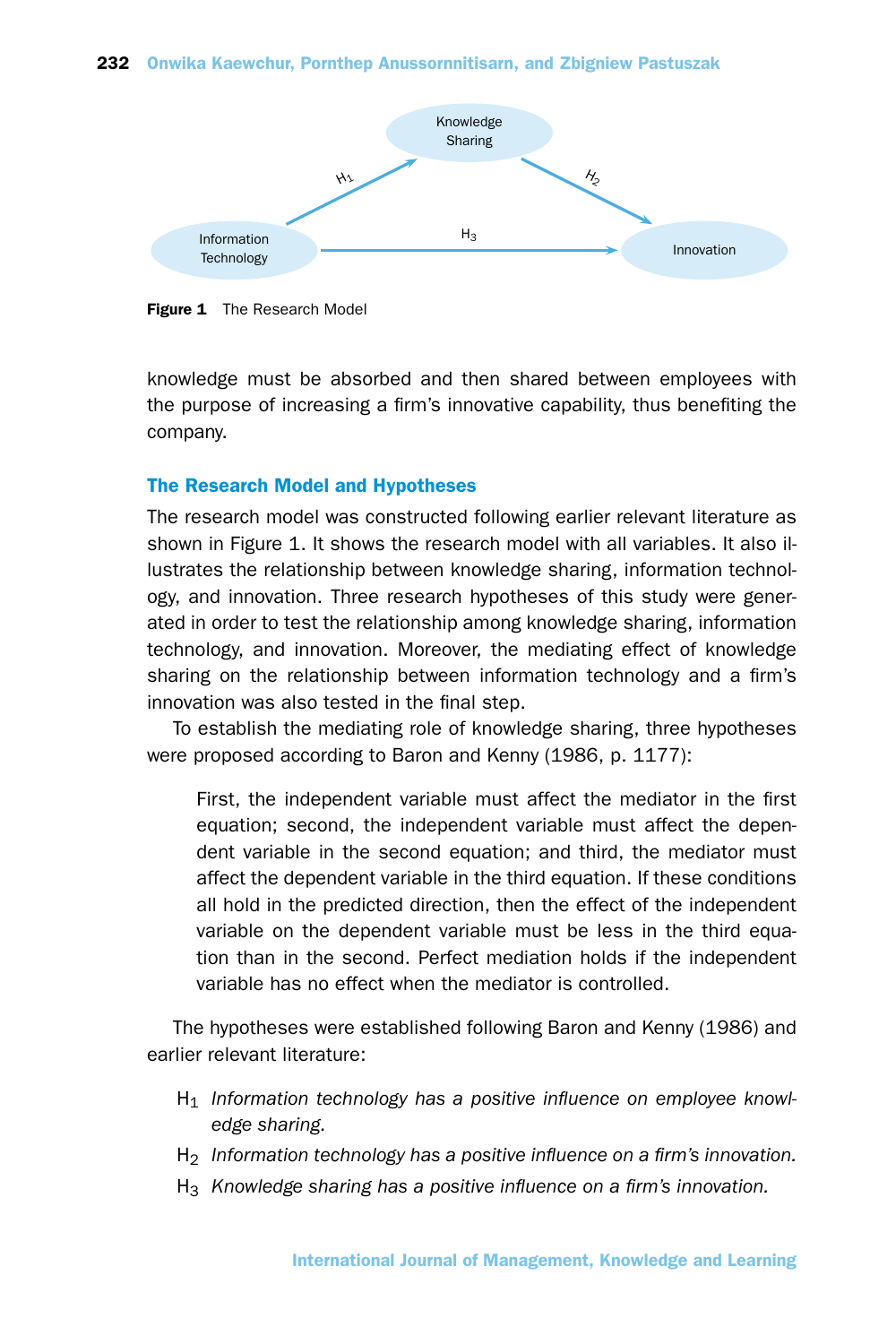## Research Method and Data Collection

#### *Research Methodology*

First, the hypotheses of this study were established based on the approach of Baron and Kenney (1986). Then, to analyze the mediation hypotheses, the bootstrapping method developed by Preacher and Hayes (2008) was employed. Moreover, Preacher and Hayes (2008) argued that this mediation testing procedure has more advantages than other techniques, such as the causal steps approach (Baron & Kenny, 1986). For example, the multiple mediators can be tested either simultaneously or separately. Secondly, this method can also be applied to small samples. Due to the fact that the bootstrapping method, which is based on 5,000 bootstrap samples, is mainly used to test the mediation hypotheses, there is no need to test multivariate normality. Thirdly, this method employs only one single analysis to test the multiple mediator models; therefore, the risk of making type I error is reduced. Moreover, the bootstrapping method is a non-parametric resampling procedure; the data set is repeatedly sampled and then indirect effect is estimated in each resampling data set.

Therefore, in this study, SPSS was mainly used to analyze the data, while the macro developed by Preacher and Hayes (2008), also known as the indirect macro, was used to analyze the mediator effect. Moreover, this study was based on 5,000 bootstrap samples and a 95 percent confidence interval.

## *Measurement Development*

In this study, the measured items of all variables in the research model were primarily adopted from relevant former literature. These included three major variables – information technology, knowledge sharing, and a firm's innovation as shown in Table 1. Firstly, information technology contained six measured items, which were adopted from Yang and Chen (2007); Wang and Wang (2012); Ismail and Yusof (2010). All items focused on IT infrastructure and employees' IT knowledge. Secondly, knowledge sharing consisted of six measured items, which were adopted form Lin and Lee (2006); Baharim (2008); Wang and Wang (2012). The measured items emphasized explicit and tacit knowledge sharing of the employees. Lastly, innovation contained eight measured items, which were adopted from Liao et al. (2007), Aulawi et al. (2008), and Norek, 2013. The measured items focused on product and process innovation within the firm.

# *Data Collection Procedure*

The quantitative method was employed in this study. Questionnaires were used as the data collection tool. The questionnaires were distributed to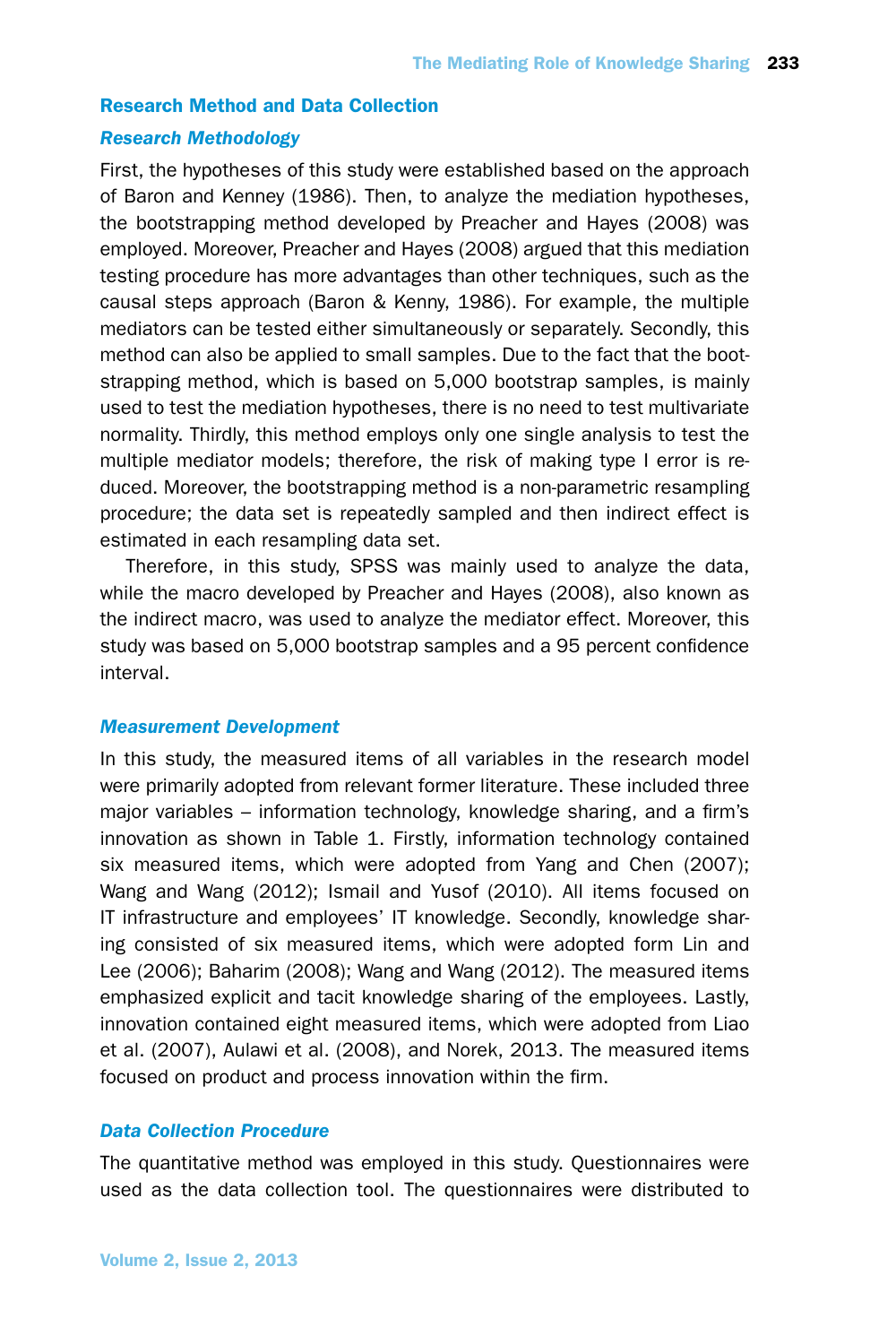| <b>Rabic 1</b> variables Development |                      |  |                                                                          |
|--------------------------------------|----------------------|--|--------------------------------------------------------------------------|
| Variables                            | No. of items Sources |  |                                                                          |
| Information technology               |                      |  | 6 Yang and Chen (2007), Wang and Wang (2012), Ismail and<br>Yusof (2010) |
| Knowledge sharing                    |                      |  | 6 Lin and Lee (2006), Baharim (2008), Wang and Wang (2012)               |
| Innovation                           |                      |  | 8 Liao et al. (2007), Aulawi et al. (2008), Norek (2013)                 |

# Table 1 Variables Development

#### Table 2 Profile of Herbal Manufacturers and Number of Respondents

| Category             |                          | No. of respondents | Percent |
|----------------------|--------------------------|--------------------|---------|
| <b>Main Products</b> | Herb medicine            | 92                 | 40.9    |
|                      | Herb cosmetics           | 45                 | 20.1    |
|                      | Herb food and supplement | 67                 | 29.9    |
|                      | Herb spa products        | 4                  | 1.8     |
|                      | <b>Others</b>            | 16                 | 7.3     |
| Age of business      | Less than 1 year         | 6                  | 2.7     |
|                      | $1 - 5$                  | 20                 | 8.9     |
|                      | $6 - 10$                 | 138                | 61.6    |
|                      | $11 - 15$                | 30                 | 13.4    |
|                      | $16 - 20$                | 28                 | 12.5    |
|                      | More than 20 years       | $\overline{2}$     | 0.9     |
| Number of employees  | Less than 50             | 48                 | 21.2    |
|                      | 50-199                   | 28                 | 12.4    |
|                      | 200-499                  | 69                 | 31.0    |
|                      | More than 500            | 79                 | 35.4    |
|                      |                          |                    |         |

#### Table 3 Scale Reliability

| Dimension                   |   | No. of items Cronbach's alpha coefficient |
|-----------------------------|---|-------------------------------------------|
| Information technology (IT) | 6 | 0.762                                     |
| Knowledge sharing (KS)      | 6 | 0.739                                     |
| Innovation (IN)             | 8 | 0.716                                     |

42 herbal manufacturers from November, 2012 to January, 2013 by mail and walk-in. There were a total of 224 usable questionnaires. The profile of herbal manufacturers and number of respondents is shown in Table 2.

# *Reliability Test*

The questionnaire design was primarily based on the literature review. The questionnaires were measured by internal consistence reliability based on the Cronbach's alpha coefficient technique. The results indicating the Cronbach's alpha coefficient of knowledge sharing, information technology, and a firm's innovation are shown in Table 3. As displayed, overall the results are above the acceptable level 0.7. This indicates that each measured item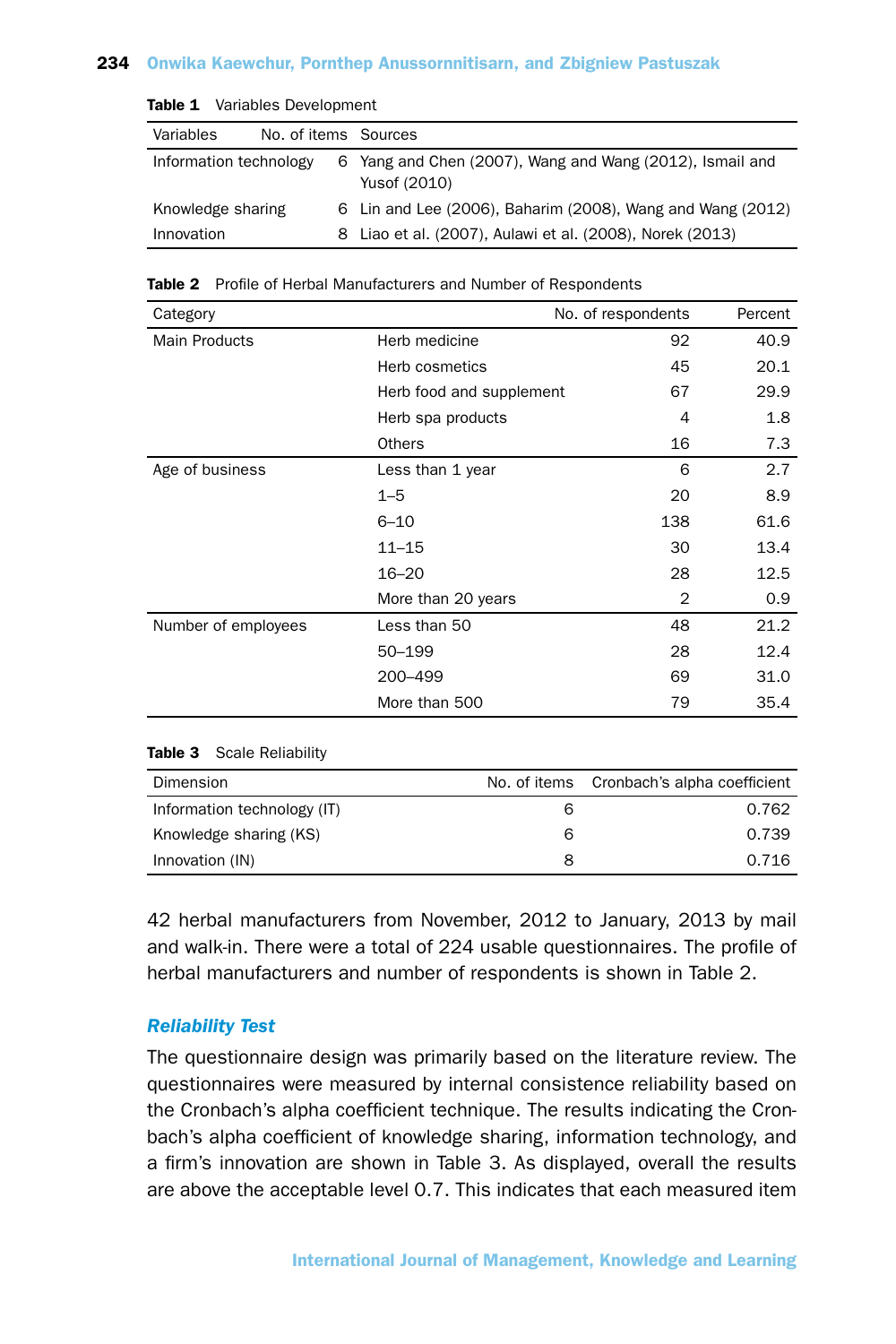| Dimension | Mean   | St. dev. |       | ΚS    | IN    |
|-----------|--------|----------|-------|-------|-------|
| ΙT        | 3.2210 | 0.7190   | 1.000 |       |       |
| KS        | 3.5499 | 0.5481   | 0.356 | 1.000 |       |
| IN        | 3.2355 | 0.8185   | 0.252 | 0.278 | 1.000 |

Table 4 Descriptive Statistics and Inter-Correlation Matrix

of the questionnaire has a high internal consistency. Moreover, the mean and standard deviation of each variable and the inter-correlation among variables are displayed in Table 4.

#### *Measurement*

In this study, all of the measured items were adopted from earlier research. These consisted of the following three constructs – knowledge sharing, information technology, and innovation. Moreover, a five-point Likert scale, which ranged from '1 = strongly disagree' to '5 = strongly agree,' was employed to measure all items.

#### Data Analysis and Results

The questionnaires from 224 respondents from 42 manufacturers of herbal industry were used in the data analysis. Table 5 displays the respondent's characteristics according to demographics.

The results of this research display that the relationship between the independent variable, information technology, and the mediating variable, knowledge sharing, is positive and significant. Moreover, the relationship between the dependent variable, innovation, and the mediating variable, knowledge sharing, is also positive and significant. Therefore, the results of hypotheses testing are as follows:

- $\bullet$  H<sub>1</sub> presents the relationship between information technology and knowledge sharing. The results display that information technology is positively and significantly  $(\beta = 0.2711, t = 5.6689, p < 0.001)$  related to knowledge sharing.
- $H<sub>2</sub>$  presents the relationship between information technology and a firm's innovation. The results display that information technology is positively and significantly (*β* = 0.1990, *t* = 2.5663, *p* < 0.001) related to a firm's innovation.
- $H_3$  presents the relationship between knowledge sharing and a firm's innovation. The results display that information technology is significantly (*β* = 0.3226, *t* = 3.1709, *p* < 0.001) related to a firm's innovation.

Moreover,  $H_1$ ,  $H_2$  and  $H_3$  are significant, and mediation analysis was tested with the use of the bootstrapping method with bias corrected con-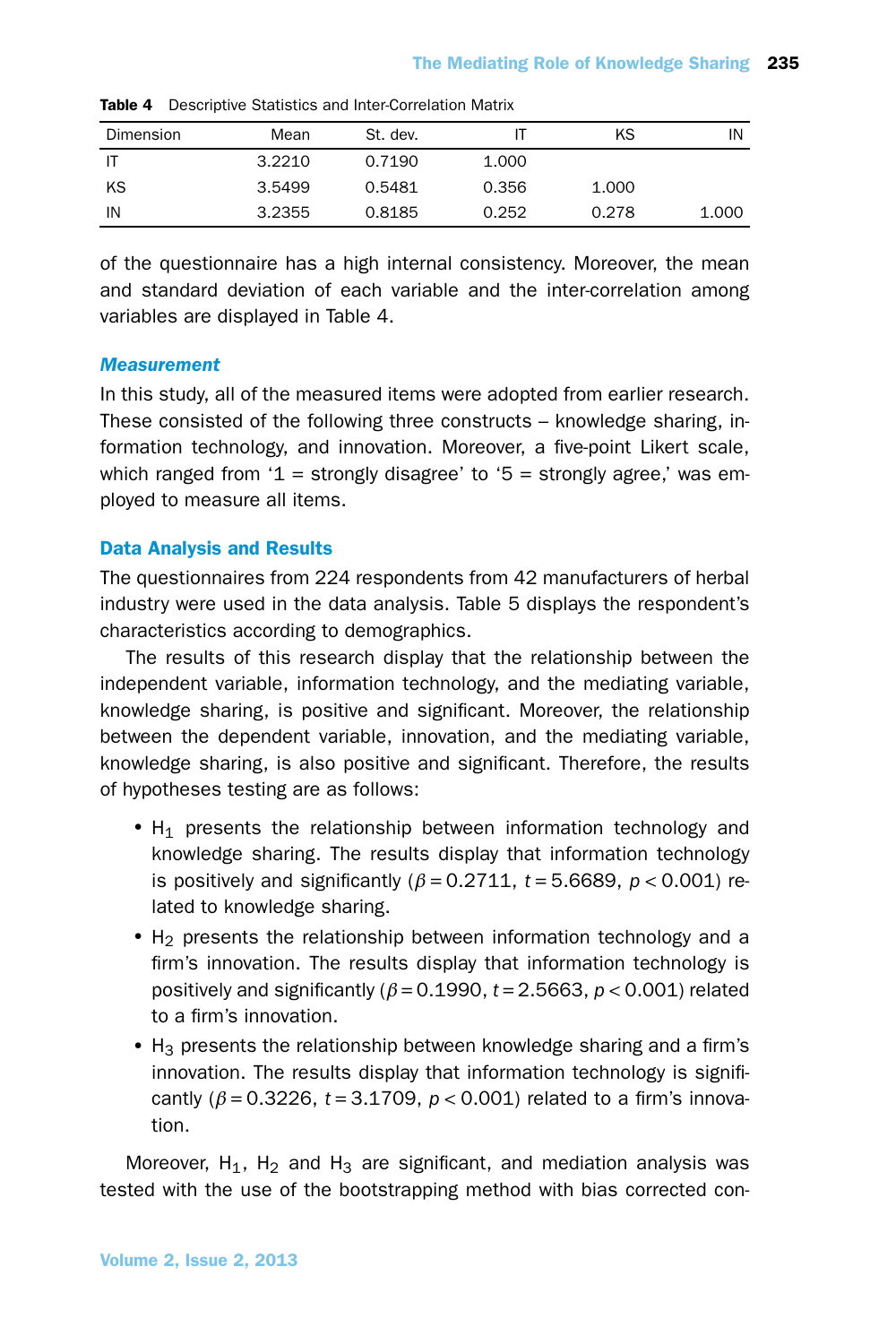| Respondent's profile     | Classification          | Frequency | Percentage |
|--------------------------|-------------------------|-----------|------------|
| Gender                   | Male                    | 81        | 36.0       |
|                          | Female                  | 143       | 64.0       |
| Age                      | $20 - 29$               | 117       | 52.2       |
|                          | $30 - 39$               | 65        | 29.2       |
|                          | $40 - 49$               | 20        | 8.8        |
|                          | 50 and above            | 22        | 9.8        |
| <b>Educational level</b> | High school             | 20        | 8.9        |
|                          | <b>Bachelor</b>         | 163       | 72.8       |
|                          | Master                  | 41        | 18.3       |
|                          | PhD                     | 0         | 0.0        |
| Year of experience       | Less than 1 year        | 28        | 12.5       |
|                          | $1-5$ years             | 83        | 37.1       |
|                          | $6-10$ years            | 56        | 25.0       |
|                          | $11 - 15$ years         | 16        | 7.1        |
|                          | More than 15 years      | 41        | 18.3       |
| Department               | Production              | 65        | 29.0       |
|                          | R&D                     | 54        | 24.1       |
|                          | Engineering/maintenance | 20        | 8.9        |
|                          | <b>Quality Control</b>  | 65        | 29.0       |
|                          | Others                  | 20        | 9.0        |

Table 5 Respondent's Demographic Profiles

fidence estimates from Preacher and Hayes in SPPS macro. In this study, a 95% confidence interval of the indirect effects was obtained with 5,000 bootstrap resamples (Preacher & Hayes, 2008). The mediated hypothesis was tested and the results of the mediation analysis confirm the mediation role of knowledge sharing in the relationship between information technology and a firm's innovation (*β* = 0.0874, *CI* = 0.0344 to 0.1611). In addition, it indicates that knowledge sharing providesa partial mediation effect between information technology and a firm's innovation. Moreover, the overall model is significant,  $R^2 = 0.1265$ ,  $F = 32.1361$ ,  $p < 0.001$ .

#### **Discussion**

This goal of this study is to develop a framework for examining knowledge sharing, information technology, and innovation. The research samples were obtained from employees of herbal manufacturers in Thailand.

Firstly, the results display that information technology has a positive influence on knowledge sharing. The results of this study are consistent with earlier relevant researches (Aulawi et al., 2008; Davison et al., 2013; Ismail & Yusof, 2010). Information technology also has a positive influence on a firm's innovation. The results of this study are consistent with earlier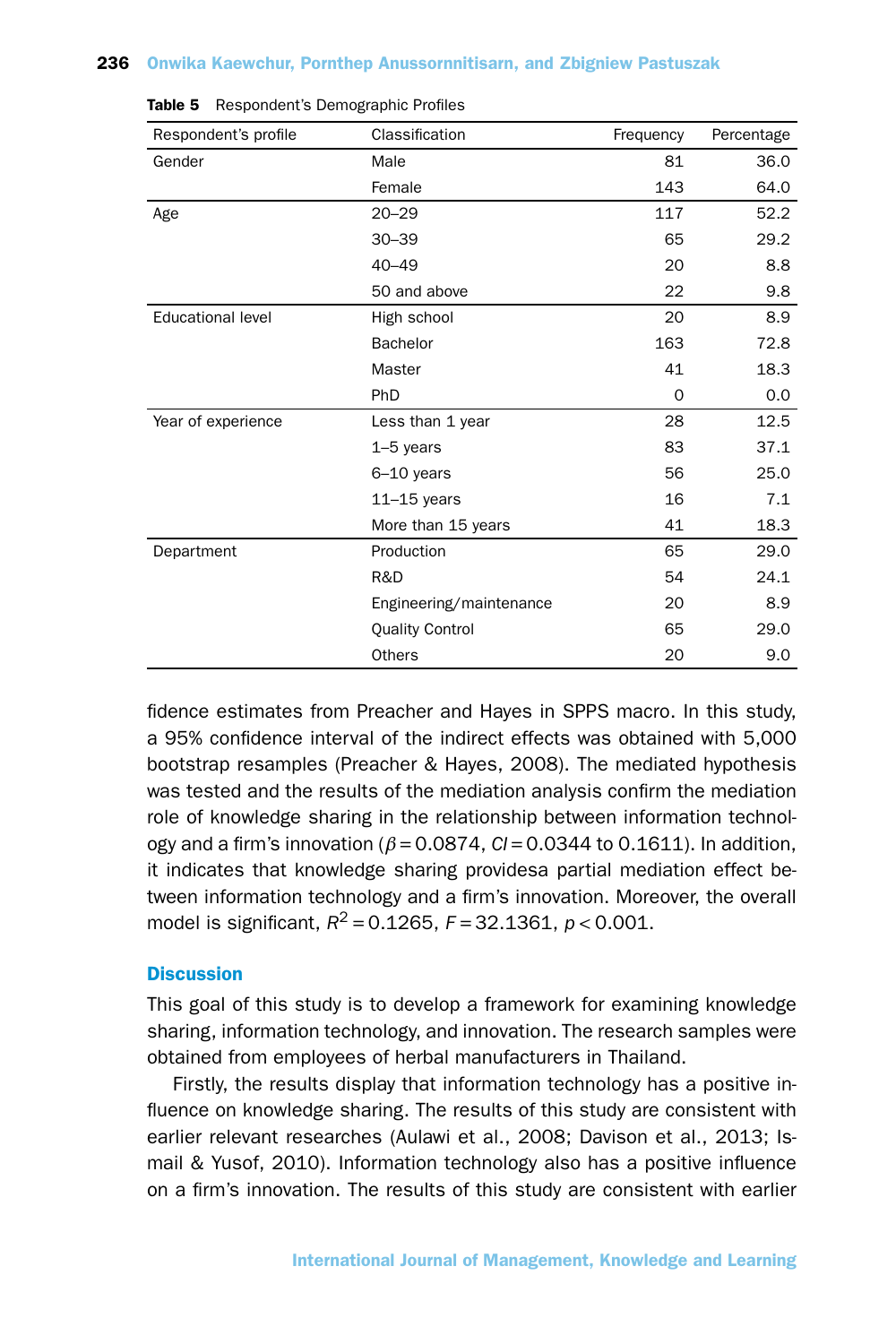relevant researches by Huang et al. (2009) and Bartel et al. (2007). Much earlier research also showed a strong relationship between knowledge sharing and a firm's innovation (Liao et al., 2007; Saenz et al., 2012; Wang and Wang, 2012). The results of this study also indicate that knowledge sharing has a significantly positive influence on a firm's innovation. Furthermore, the results indicate that knowledge sharing is a partial mediator between information technology and a firm's innovation. This means that it is not only an indirect predictor of a firm's innovation, but could also support information technology's influence on a firm's innovation.

In the field of herbal manufacturing in Thailand, innovation is the key driver of business and competitiveness. Both public and private organizations, such as The National Innovation Agency, Thailand, provided support to herbal manufacturers in order to develop their innovation. The results indicate that most herbal manufacturers focus more on their product innovation rather than on process innovation. Moreover, due to certain constraints, such as high cost of R&D investment and inadequate expertise, most of herbal manufacturers developed their products as an incremental innovation. Multiple sources of knowledge are required to develop organization innovation – not only explicit knowledge, but also tacit knowledge, such as employee experience, which becomes an essential aspect of the organizational knowledge. The ability to change tacit knowledge to explicit knowledge and share this knowledge with others is most valuable to an organization. This indicates that knowledge sharing of employees plays an important role in an organization. In this study, it also emerged that employees in herbal manufacturing shared their explicit knowledge rather than tacit knowledge. Their tacit knowledge, however, could mostly be shared through training programs.

In addition, information technology becomes an organizational factor in increasing knowledge sharing and firm's innovation. In this study, we found that many herbal manufacturers emphasize the information technology issue; however, they focus on the information technology infrastructure rather than employee information knowledge. For example, some manufacturers provided LAN system and intranet to share their information and knowledge within the organization. Moreover, some of them invested in the video conference system to communicate within the organization. Furthermore, some of them preferred to communicate with their employees and customers via social network. However, there were not many organizations which provided training courses in information technology to their employees.

Essentially, the results of this study display that knowledge sharing is a partial mediator between information technology and organization innovation. It indicates that knowledge sharing is not only directly related to organization innovation, but also leverages information technology influence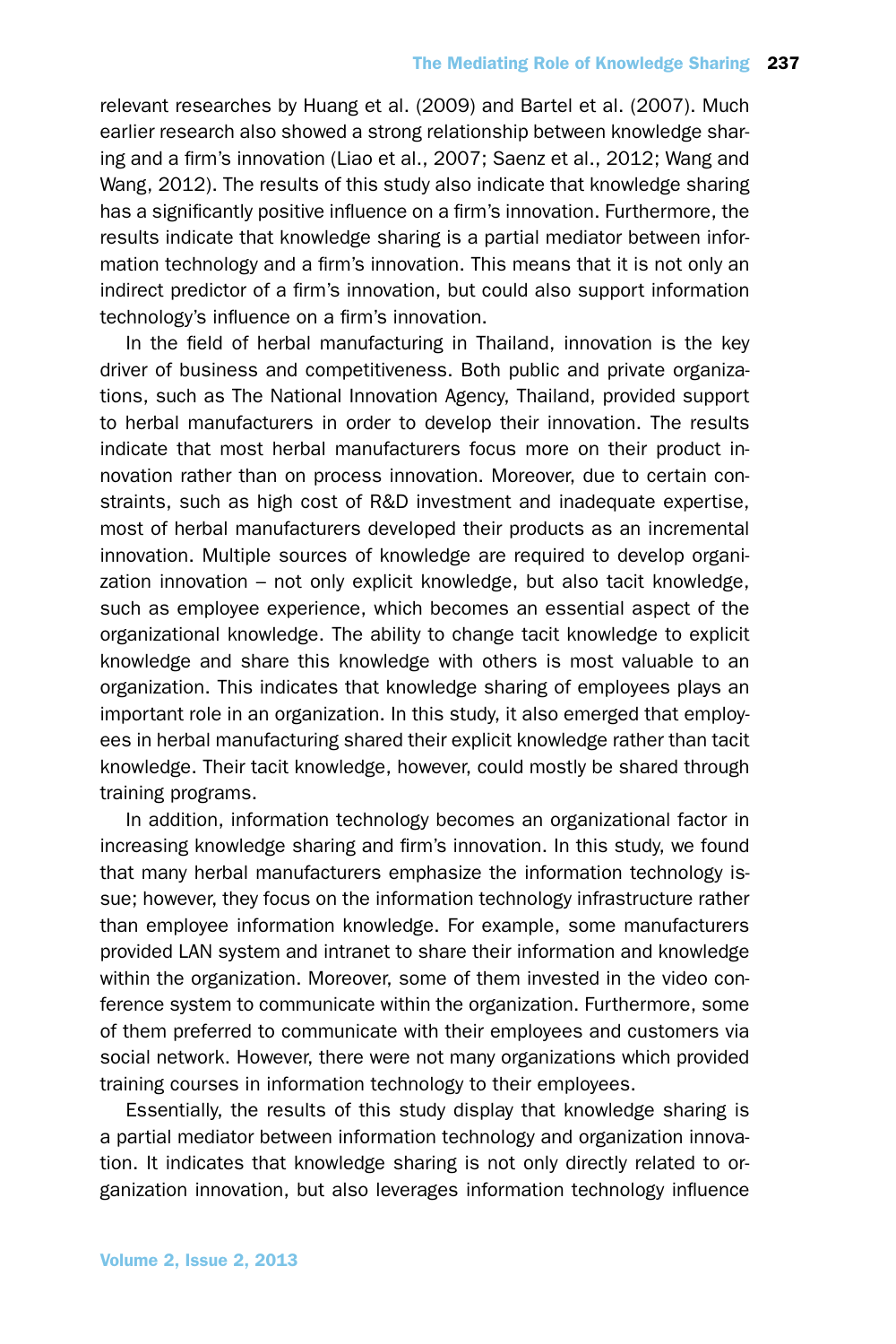on an organization's innovation. It can be said that sharing knowledge is proportional to utilizing information technology in order to enhance the organization's innovation. In other words, information technology can support the knowledge sharing of employees with functionalities such as communication among individuals, sharing information and knowledge via the organizational network, storing data, and supporting decision making. Moreover, organizations facilitate the effectiveness of information technology infrastructures and the knowledge of employees in the field of information technology by providing training courses to increase knowledge sharing of employees, which can also drive innovation and competitiveness of the organization.

## *Research Implications*

This study emphasizes the importance of knowledge sharing, information technology, and organizational innovation. The results of this study have both theoretical and practical implications that can be described as follows:

- •*Theoretical implications.* This study discusses the theoretical development in the field of information technology, knowledge sharing, and organizational innovation. The theoretical contribution of this study is the development of a research model, which enhances the essential variable, knowledge sharing, as the mediator between the relationship between information technology and organizational innovation. The contribution of this study is valuable because, when reviewing the earlier relevant literature, we found that although much of it addressed the relationships between knowledge sharing, information technology, and organizational innovation, there is no research on knowledge sharing as the mediating variable between information technology and innovation. As displayed by the results, the implementation of knowledge sharing among employees within an organization and providing an appropriate information technology system could leverage the level of organizational innovation, for example through the creation of new ideas. Therefore, it can be concluded that knowledge sharing and information technology are the critical factors, which can increase the innovation performance of an organization.
- •*Practical implications.* The results of this study also suggest some useful managerial insights. Firstly, from the managerial perspective, managers should emphasize both information technology and knowledge sharing among employees in order to increase their organizational innovation performance. With regard to knowledge sharing among employees within an organization, encouraging employees to share both their explicit and tacit knowledge represents an essential approach to increasing organizational innovation. Nevertheless,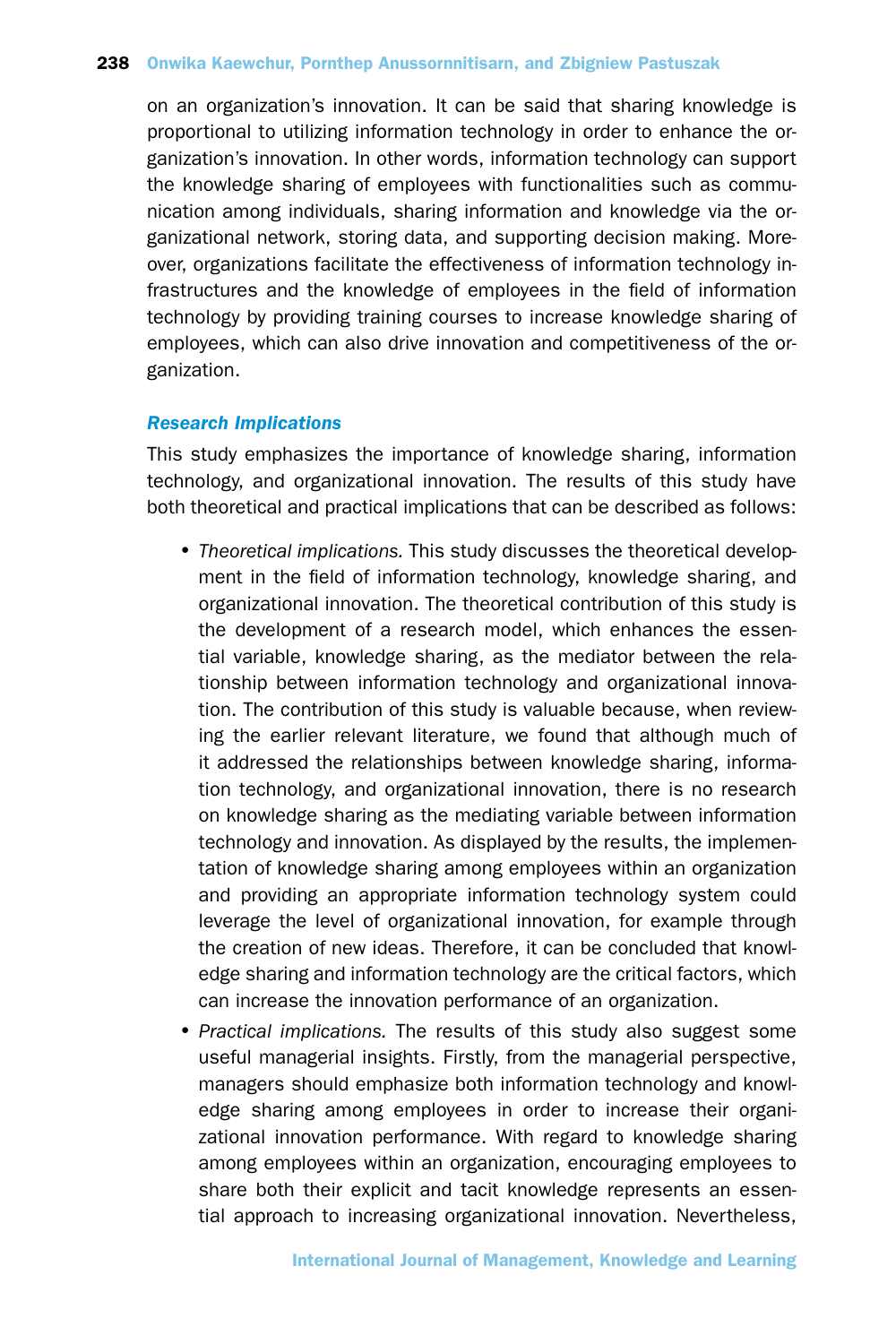tacit knowledge sharing is difficult to perform in the framework of routine work. Utilizing information technology is one possible approach to assisting in sharing tacit knowledge; however, it does not provide an exact method of increasing organizational innovation. Managers should also pay attention to other factors, such as improving organizational culture, providing a reward system and encouraging interaction among employees. Moreover, external knowledge sharing should also encourage employees, especially in the R&D department, to improve the product and process innovation of the organization.

Secondly, this study indicates the influence of information technology on knowledge sharing and organizational innovation. Therefore, organizations should provide an appropriate information technology infrastructure in order to support knowledge sharing and increase organizational innovation performance. Furthermore, organizations should also recognize the knowledge and skills of employees in information technology with the purpose of taking full advantage of the benefits provided by the information technology. For example, organizational managers could provide appropriate IT training programs for employees within an organization.

## *Significance of Research Findings*

In the current fiercely competitive marketplace, an essential way for survival of an organization is effective innovation. The ability to create and continuously develop employees' own innovation should also be emphasized. There are both internal and external factors that can drive the innovation of an organization. In recent years, an increasing amount of literature addresses the issue of organizational innovation development. This study mainly focuses on the technological perspective and knowledge management within organizations in order to increase organizational innovation performance.

The relationship between information technology and organizational innovation has been widely investigated. However, this study aims to investigate the relationship between information technology and organizational innovation, and then add knowledge sharing as the mediator. Then we can hypothesize that information technology and knowledge sharing positively influence organizational innovation, while knowledge sharing as a mediating effect is also simultaneously investigated with regard to the relationship between information technology and a firm's innovation.

The results of this study confirm previous research results showing that information technology and knowledge sharing positively influence organizational innovation and provide additional evidence that knowledge sharing can play a mediating role in leveraging information technology to increase organization innovation performance.

Given the importance of information technology, knowledge sharing and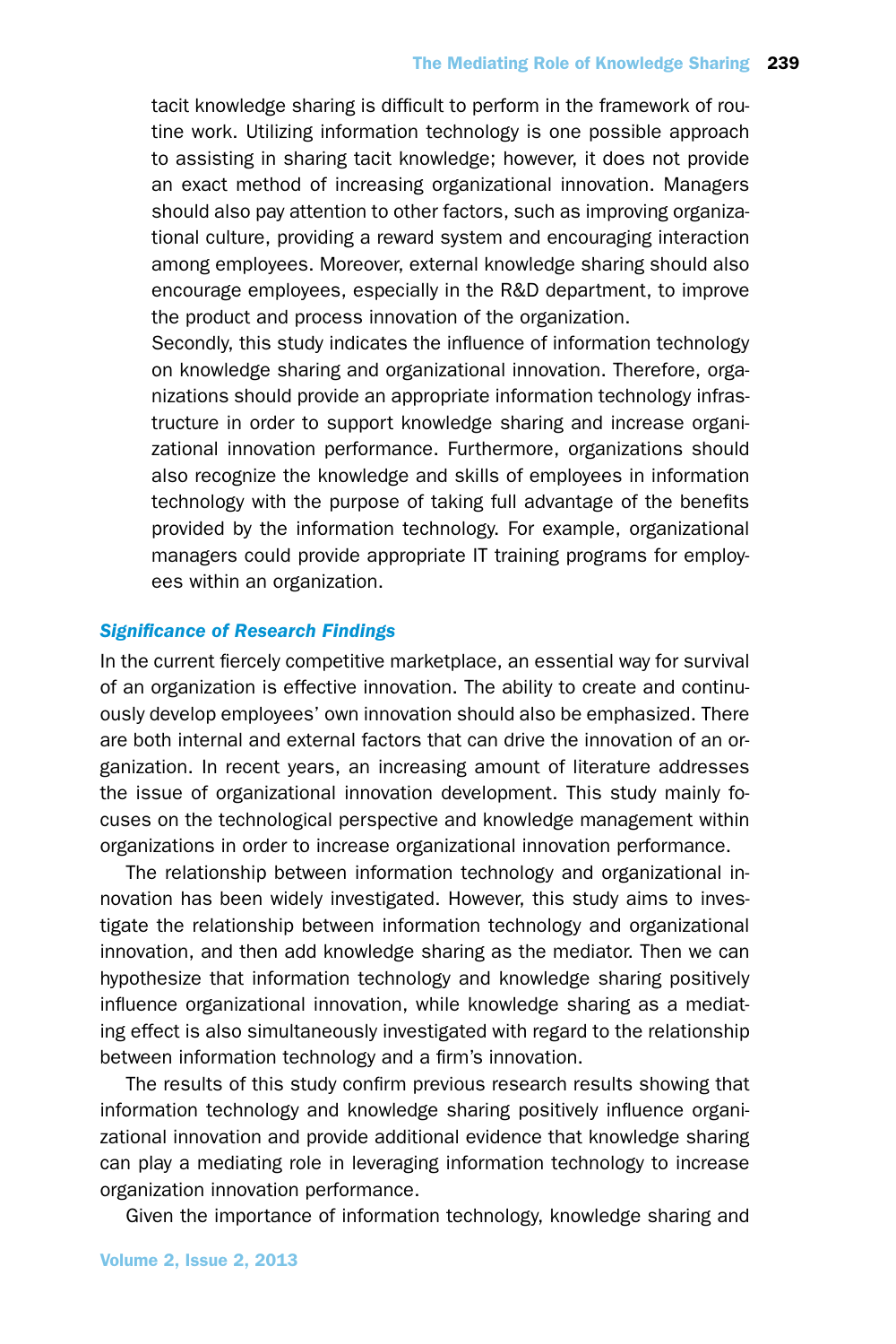innovation in today's world, the results of this study will serve as the base for further studies in several areas, such as innovation improvement, organizational development, knowledge management, organizational planning and management, and human resource management. Moreover, it could act as a guide for developing organizational innovation through utilizing information technology in order to share knowledge among employees. In addition, the results of this study could also provide a better understanding of knowledge sharing, information technology, and innovation within organizations.

# *Limitations and Future Research*

In this research, there are some unavoidable limitations. Firstly, it is based on a small number of organizations; therefore, the results may not be generalized to all other organizations. Consequently, future research should focus on a larger number of organizations in order to obtain a broad view of results. Secondly, this study only focused on the perspectives of staff level employees. Therefore, future research should focus on the perspectives of top level management and may compare the perspectives of managers and employees in order to examine the gap and establish appropriate strategies for increasing organization innovation performance. In addition, research of different sample backgrounds, such as other countries, other industries, or comparison between different industries could also be performed. Finally, some other relevant variables may also be added to the research model and their relationships could be investigated in further studies to better understand the critical success factors in firm's innovation improvement.

## Acknowledgements

This research was supported by the Ministry of Science and Technology, Thailand.

### **References**

- Aulawi, H., Sudirman, I., Suryadi, K., & Govindaraju, R. (2008, December). Knowledge sharing behavior, antecedent and its influence towards the company's innovation capability. Paper presented at the IEEE International Conference on Industrial Engineering and Engineering Management, Singapore.
- Baharim, S. B. (2008). *The influence of knowledge sharing on motivation to transfer training: A Malaysian public sector context* (Unpublished doctoral thesis), Victoria University, Melbourne, Australia.
- Baron, R. M., & Kenny, D. A. (1986). The moderator-mediator variable distinction in social psychological research: Conceptual, strategic, and statistical considerations. *Journal of Personality and Social Psychology, 51,* 1173–1182.
- Bartel, A., Ichniowski, C., & Shaw, K. (2007). How does information technology affect productivity? Plant-level comparisons of product innovation, pro-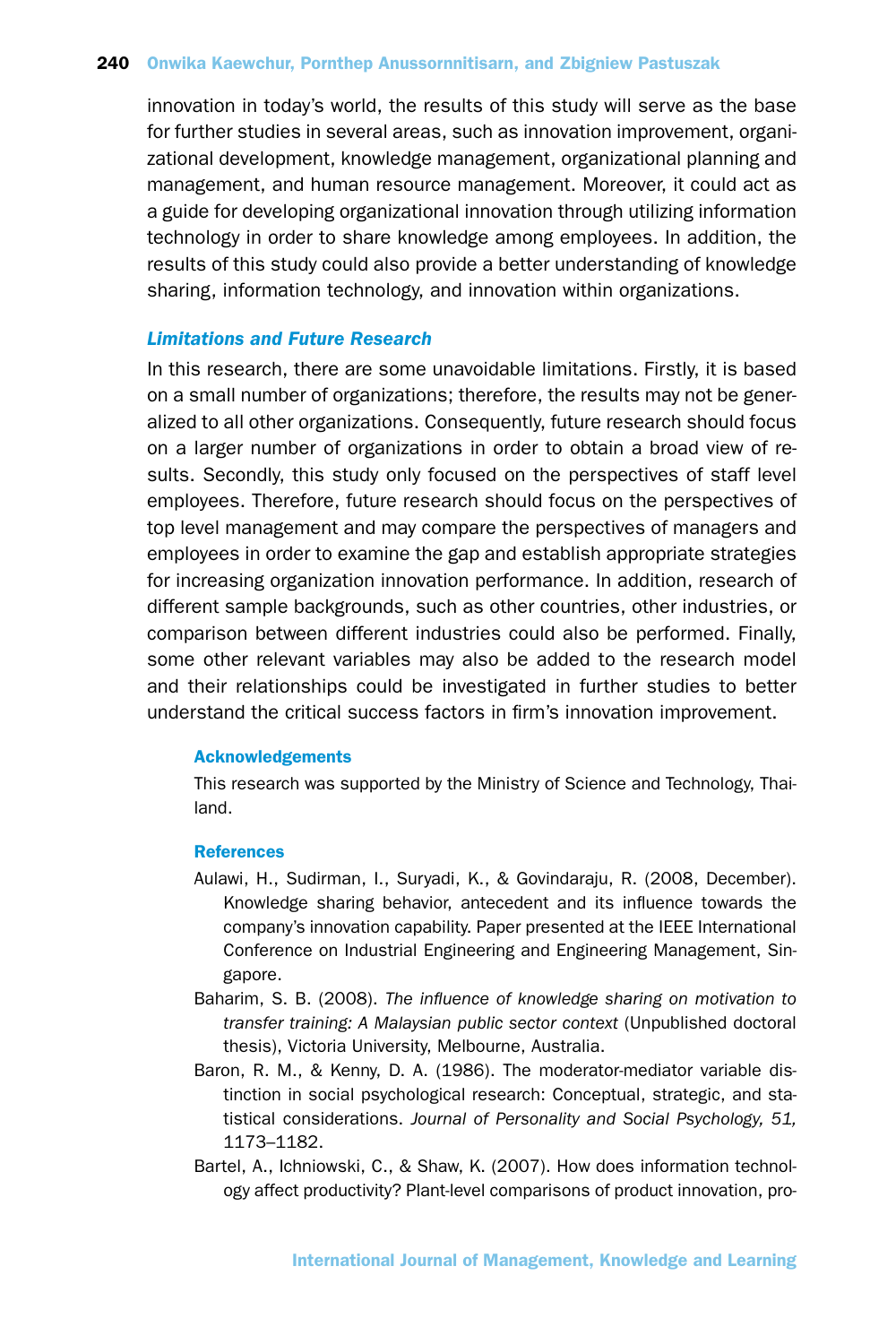cess improvement, and worker skills. *The Quarterly Journal of Economics, 122*(4), 1721–1758.

- Davenport, T. H. (1993). *Process innovation: Reengineering work through information technology.* Boston, MA: Harvard Business School Press.
- Davenport, T. H., DeLong, D. W., & Beers, M. C. (1998). Successful knowledge management projects. *Sloan Management Review, 39*(2): 43–57.
- Davison, R. M., Ou, C. X. J., & Martinsons, M. G. (2013). Information technology to support informal knowledge sharing. *Information Systems Journal, 23*(1), 89–109.
- Hansen, M. T., Nohria, N., & Tierney, T. (1999). What's your strategy for managing knowledge? *Harvard Business Review, 77*(2), 106–116.
- Hsu, I.-C. (2006). Enhancing employee tendencies to share knowledge: Case studies of nine companies in Taiwan. *International Journal of Information Management, 26*(4), 326–338.
- Huang, Y.-H., Li, E. Y., & Chen, J. S. (2009). Information synergy as the catalyst between information technology capability and innovativeness: Empirical evidence from the financial service sector. Retrieved from http://informationr.net/ir/14-1/paper394.html
- Ismail, B. M., & Yusof, Z. M. (2010). The Contribution of technological factors on knowledge sharing quality among government officers in Malaysia. In P. Virtanen & N. Helander (Eds.), *Knowledge management* (Chapter 15). Retrieved from http://www.intechopen.com/download/pdf/11014
- King, W. R. (2009). *Knowledge management and organizational learning.* Berlin, Germany: Springer.
- Lee, J.-N. (2001). The impact of knowledge sharing, organizational capability and partnership quality on IS outsourcing success. *Information & Management, 38*(5), 323–335.
- Liao, S. H., Fei, W. C., & Chen, C. C. (2007). Knowledge sharing, absorptive capacity, and innovation capability: An empirical study of Taiwan's knowledge-intensive industries. *Journal of Information Science, 33*(3), 340–359.
- Lin, H.-F., & Lee, G.-G. (2006). Effects of socio-technical factors on organizational intention to encourage knowledge sharing. *Management Decision, 44*(1), 74–88.
- $Ng$ , Y.-K., Lee, V.-H., Foo, A. T.-L., & Gan, P.-L. (2012). The relationship between knowledge management practices and technological innovation: A conceptual framework. *International Journal of Management, Knowledge and Learning, 1*(1), 71–89.
- Nonaka, I. (1994). A dynamic theory of organizational knowledge creation. *Organization Science, 5*(1), 14–37.
- Nonaka, I. (1995). *The knowledge-creating company.* Cambridge, MA: Harvard Business Press.
- Nonaka, I., Von Krogh, G., & Voelpel, S. (2006). Organizational knowledge creation theory: Evolutionary paths and future advances. *Organization Studies, 27,* 1179–1208.